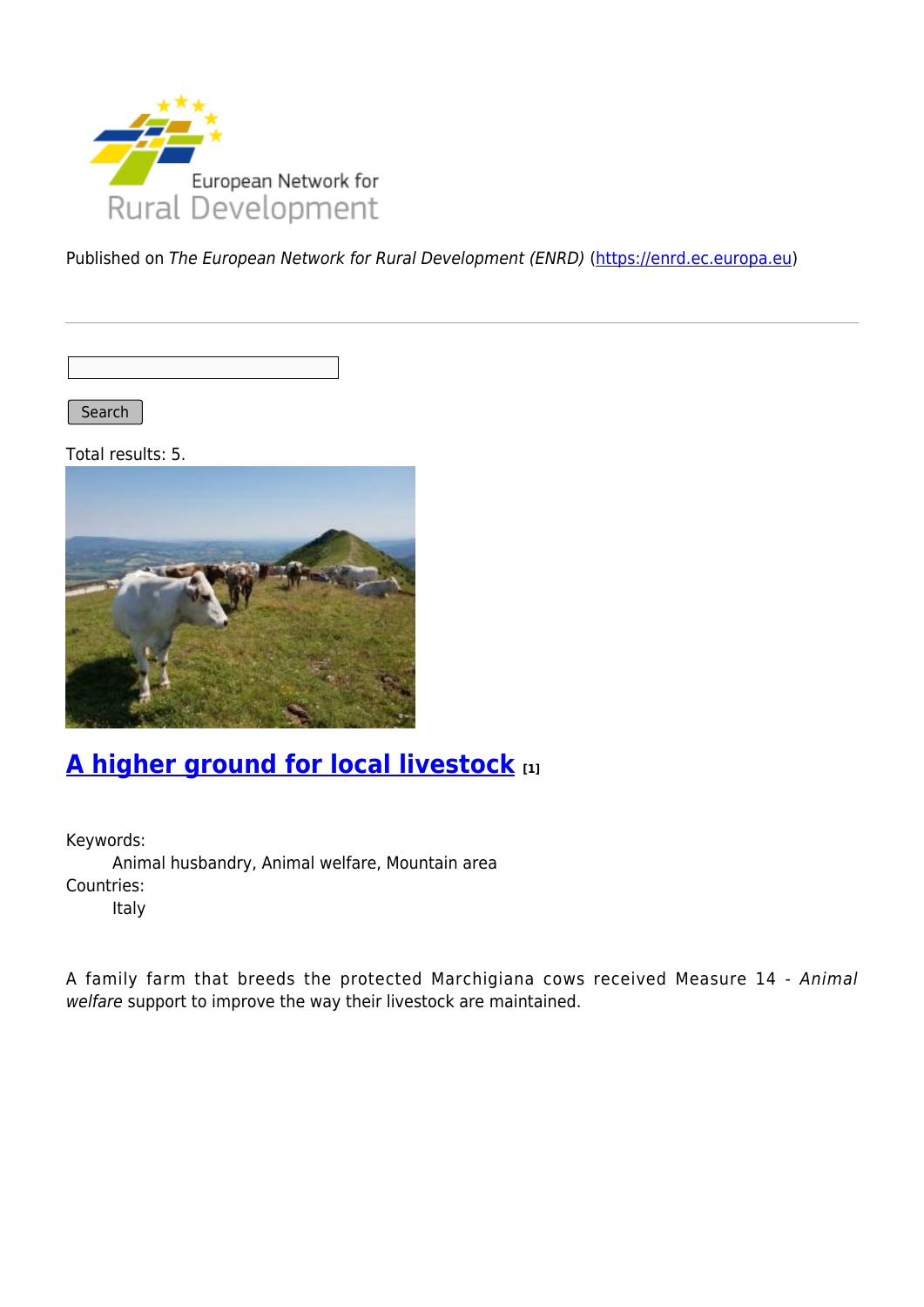

## **[Improving animal welfare on an Italian buffalo farm](https://enrd.ec.europa.eu/projects-practice/improving-animal-welfare-italian-buffalo-farm_en) [2]**

Keywords:

Animal husbandry, Animal welfare, Competitiveness Countries:

Italy

Animal welfare support enabled a farmer to improve the living conditions of his buffalo herd and at the same time improve the quality and quantity of milk produced.



### **[Improved hygienic and veterinary standards of slaughtering](https://enrd.ec.europa.eu/projects-practice/improved-hygienic-and-veterinary-standards-slaughtering_en) [3]**

Keywords:

Added value, Animal welfare, Competitiveness, Cooperation, Entrepreneurship, Product quality Countries:

Czech Republic

Investing in facilities that respect animal welfare enabled a meat processing company to improve its profitability while responding to society's ethical concerns.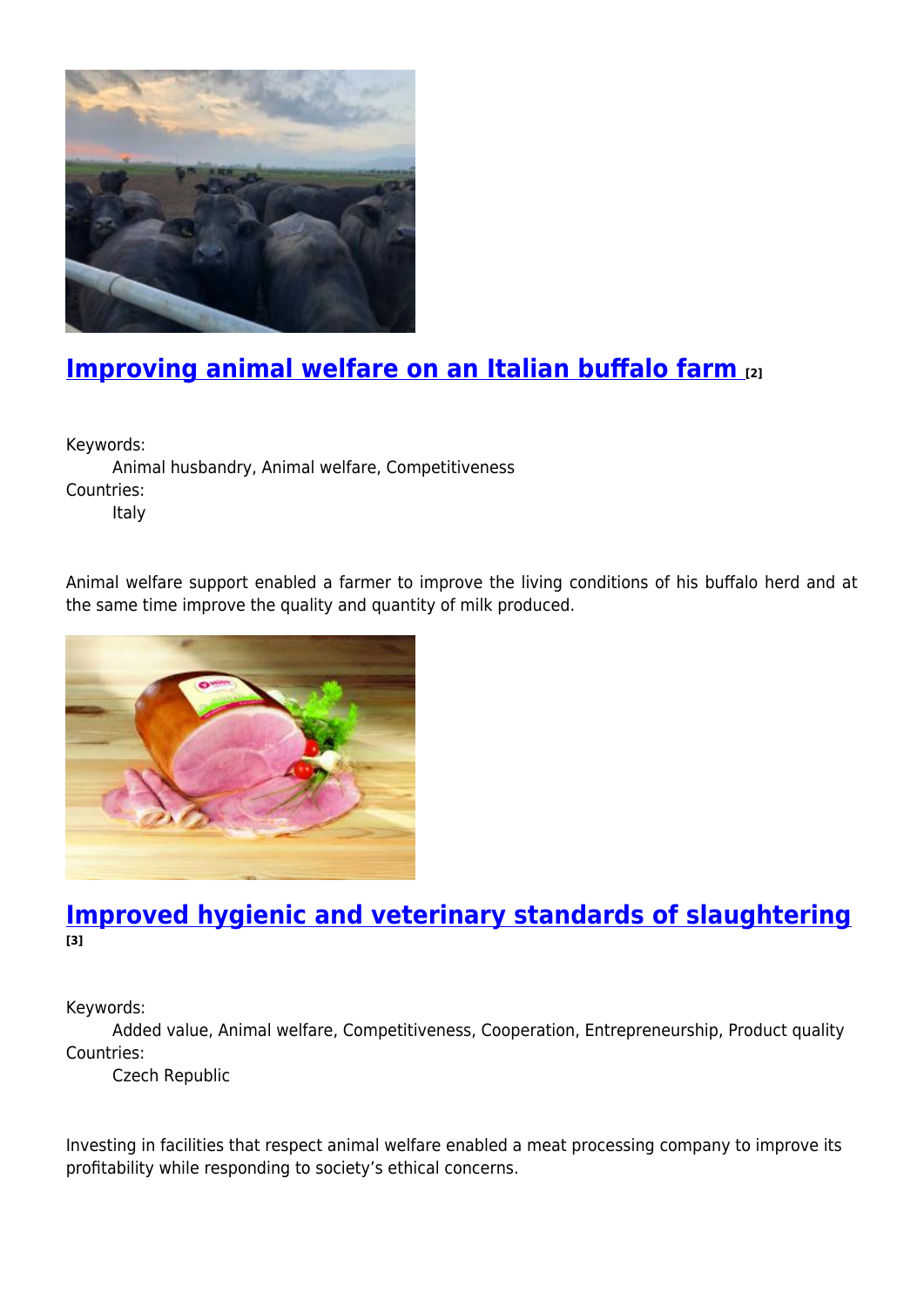

# **[Improving animal welfare in a Sardinian farm](https://enrd.ec.europa.eu/projects-practice/improving-animal-welfare-sardinian-farm_en) [4]**

Keywords:

Added value, Advisory services, Animal husbandry, Animal welfare Countries:

Italy

A livestock farmer received training and undertook a consultation to find out how to improve animal welfare on his farm.



# **[Development of healthy fruit and vegetable products for](https://enrd.ec.europa.eu/projects-practice/development-healthy-fruit-and-vegetable-products-children_en) [children](https://enrd.ec.europa.eu/projects-practice/development-healthy-fruit-and-vegetable-products-children_en) [5]**

Keywords:

Added value, Cooperation, Diversification, Entrepreneurship, Innovation, Product quality Countries:

Czech Republic

Brand new manufacturing and packaging procedures were developed in order to produce healthy nutritional products for children from fruit and vegetables.